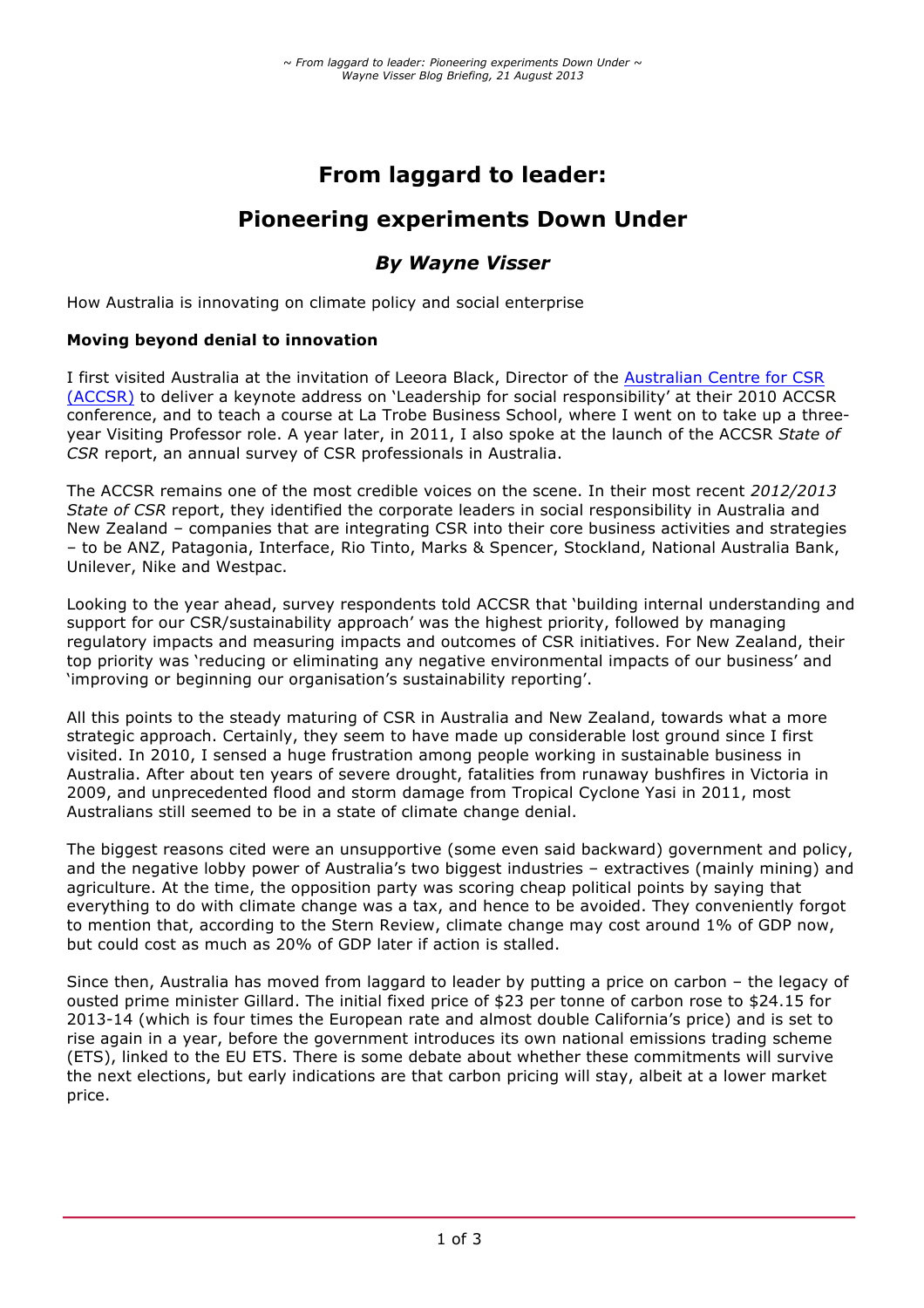## **An experiment in generosity**

Besides the focus on climate change, one of the highlights of my 2010 trip was spending some time with Shanaka Fernando, founder of the Melbourne-based restaurant chain, Lentil As Anything, who was introduced to me by an academic colleague, Colin Higgins, now at Deakin University. Fernando is one of those rare pioneers who are prepared to live by their convictions, flaunt social convention and challenge the status quo. All of these are demonstrated through his social enteprise, a restaurant called Lentil As Anything.

I call it a social experiment, because the business goes beyond simply being a social enterprise. In common with other social businesses, Lentil As Anything embraces the entrepreneurial spirit while it 'seeks to have a significant, positive influence on the development of the community'. But there is something unique, more challenging, more sublime and more subversive—it gets to the heart of human nature and the essence of Western capitalism. I am talking about generosity and money.

Through Lentil As Anything, Fernando is trying to foster a culture of generosity. What would happen, he wondered, if there were no prices? What if people only paid what they could afford, or what they thought the food was worth, or what they were inspired to pay? Is there enough generosity left in Western society to run a viable business on the principle of giving and sharing, rather than profit maximisation? Would the 'free rider' problem kick in, with people taking advantage of the 'free' food?

According to Fernando, all kinds of interesting things happen when people are faced with 'the magic box' – the mini treasure chest that people can place their donations in as they leave. A few (very, very few) take advantage. Some, who genuinely can't afford to pay, offer to chop vegetables or do dishes. Others make their own assessment of what is a fair price to pay. Some are quietly generous, while others make a theatrical gesture of placing their donation in the magic box.

But it goes beyond the money. Other unexpected things happen too. As you look around, you notice that this is not a 'people like me' experience, where those from your own socioeconomic or ethnocultural strata surround you. Lentil has succeeded in mixed it up, cutting across traditional divides. And because of the philosophy of the place, you may find a wealthy businessman striking up a conversation with a subsistence artist.

When you create these kinds of creative connections, it is a potent recipe for innovation, for rediscovering what it means to be human. Fernando insists that Lentil is first and foremost about good food (interestingly, vegetarian food, because that is the most inclusive, making concerns about halal or kosher or meat-based preparation irrelevant). But it is clearly more than that. It is an invitation to restore our faith in the essential goodness of humanity and the wholesome nature of community.

As the world recovers from the age of greed that culminated in the global financial crisis, it is refreshing to be reminded of the rightful place of money in society. Money is always a means to an end; never the end in itself. Melbourne – and indeed the world – would be a poorer place if brave experiments such as Lentil As Anything were allowed to fail. Let us make sure that, in the battle of generosity versus money, generosity wins hands down.

After my 2010 visit, I concluded a blog on sustainable business in Australia entitled 'Too much sunshine?' with the cheeky words: 'Why worry about disaster scenarios for 2050 when the sun is shining, the skies are blue and there's a great sports game on? CSR what? Surf's up!' Today, happily, I take those words back. It seems that we can all learn a thing or two from some of the brave experiments in social responsibility happening in the land Down Under.